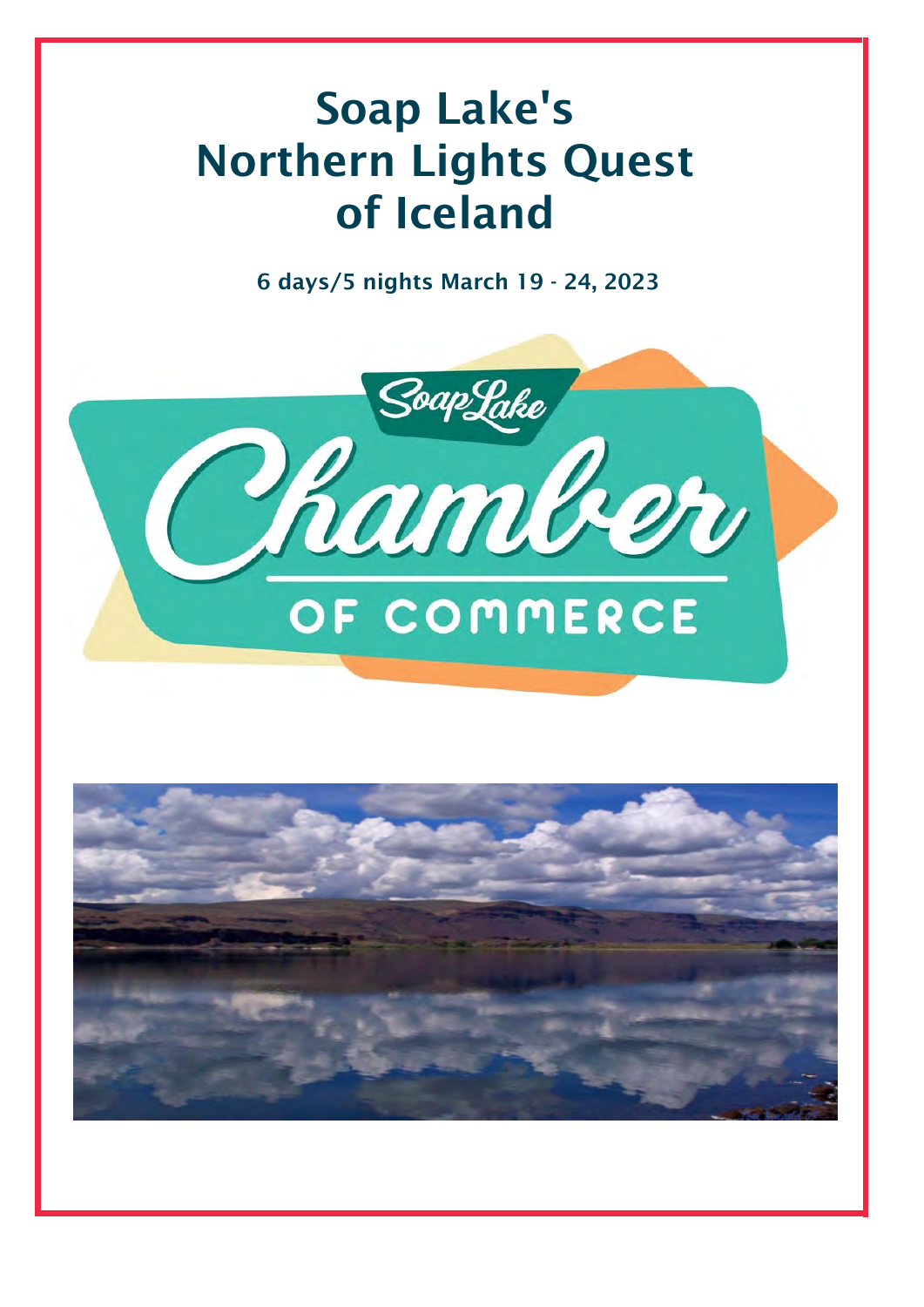

# SMALL GROUP GUIDED HOLIDAYS - Soap Lake's "Northern Lights Quest of Iceland"

- Airfare Round Trip from Seattle
- 5 hot breakfasts, 2 lunches & 3 dinners
- Luxury air-conditioned coach
- 5nights at cherry picked hotels in Iceland
- All restaurant gratuities where applicable
- An expert Tour Guide/Assistant and a professional Driver
- All entrance fees unless otherwise specified in itinerary.
- Free Wi-Fi on coaches so you can stay connected along the way
- Deluxe documents wallet and backpack to keep you organized
- All local taxes, hotel service charges & handling of one suitcase per person
- Tour Guide services and recommendation of restaurants
- Transfers airport/bus/hotel/bus/airport
- Welcome drinks and canapes
- Farewell Dinner at the Blue Lagoon

# Hotels - 5 Nights

- Fosshotel Reykjavik | Reykjavik (1)
- Fosshotel Hekla | Brjansstadir (1)
- Fosshotel Nupar | Kalfafell (2)
- Fosshotel Reykjavik | Reykjavik (1)



• Visit - In-depth sightseeing with a Local Specialist or your Travel Director, includes fast track entry (where applicable).

• View - A brief stop to take in

- the sight and capture photos
- See See the sight while driving by on the coach

# Tour Highlights:

- Diamond Beach
- Blue Lagoon Dinner
- Fridheimar Tomato Farm Lunch
- Jökulsárlón Glacier Lagoon
- LAVA Center
- Northern Lights Quest by Boat
- Secret Lagoon
- Skogafoss Waterfall
- Strokkur Geyser
- Thingvellir National Park
- The more you escape the lights of the city, the better your chance to see the Northern Lights. Sail away on a comfortable quest not far from Reykjavik's Old Harbor on the first of our nightly opportunities to hunt the aurora borealis.
- See the striking, unique beauty of the iceberg-filled Glacier Lagoon and the glistening ice that covers the sand of nearby Diamond Beach.

# WHAT'S INCLUDED TRIP GLOSSARY WHAT'S NOT INCLUDED

- No early check in/late checkout included
- International, domestic and internal airfares
- Travel Insurance, visas
- Items of a personal nature, laundry, phone calls, i beverages, meals and sightseeing not detailed in the itinerary, excess baggage, and optional experiences
- Gratuities for local Experts.
- Baggage portage where not stated
- Any airline imposed baggage fees, please check website for details
- Airline seat assignment policies vary and may not be granted or may require an additional fee

# Norther Lights Quest of Iceland

March 19 - 24, 2023 6 Days/5 Nights 10 Meals

\$4299 per person Double occupancy Airfare included

\$5134 Single occupancy Airfare included

*.*

*NOTE: The features, itinerary and hotels shown for this tour are based on 2022 departures, and may be subject to change for 2023 departures. This tour is subject to CIE Tours' booking guidelines and cancellation penalties. Refer to General Conditions on your CIE Tours group contract. CST# 2021285-20.*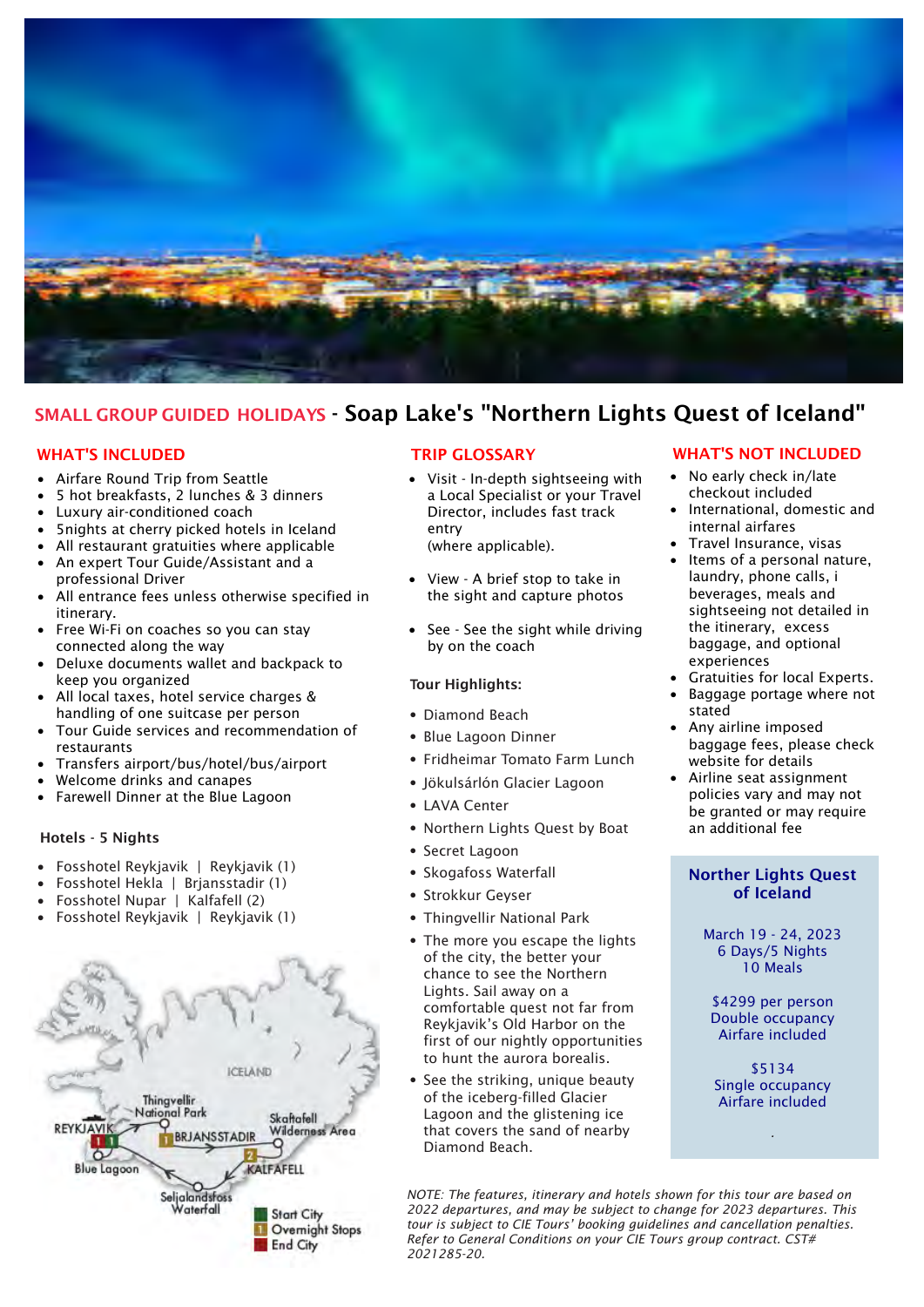

# SMALL GROUP GUIDED HOLIDAYS - Soap Lake's "Northern Lights Quest of Iceland"

**DAY 0: Sat. Mar 18, 2023**

**Depart to Reykjavik overnight flight** Meal(s) Dinner/Breakfast - In-flight

**DAY 1: Sun. Mar 19, 2023 Arrive Reykjavik**

# **Reykjavik Panoramic Tour, Perlan Observation Deck & Northern Lights Quest by Boat**

Tour Assistant meets group in the airport arrivals hall and accompanies guests to the hotel. Private Coach - arrives the airport and transfers group to the hotel.

Your tour starts in your hotel at 2:00 PM. Discover capital city Reykjavik on a panoramic tour, experiencing its charming architecture and beautiful, brightly-colored rooftops. Visit the Perlan Observation Deck to see magnificent 360º views of the city and its surroundings. Return to your hotel for a welcome drink and canapés with your group, followed by free time for dinner on your own. Then head to the harbor for your Northern Lights boat quest. Enjoy beautiful views of the city and surrounding mountains as you sail away, watching for the aurora borealis.

# Dinner on own

Fosshotel Reykjavik , Iceland Meal(s): Welcome drinks and canapes

### **DAY 2: Mon. Mar, 20, 2023 Golden Circle, Secret Lagoon & Fridheimar Tomato Farm**

#### Breakfast at hotel

Tour Guide meets group in the hotel lobby and provides a full-day tour via private coach. Head out on the famed Golden Circle, starting with the spectacular Thingvellir National Park, a meeting place of old Icelandic clans. It is also where the Eurasian and North American tectonic plates meet above ground. Journey to the Secret Lagoon: small and intimate, it's where savvy travelers go to enjoy the Icelandic spa experience. Don't forget your swimsuit! Enjoy a lunch in the greenhouse of Fridheimar Tomato Farm.



Then it's on to the Strokkur Geyser, which erupts every 10 minutes. Stop at Gullfoss Waterfall, one of the most photographed spots in all of Iceland. Move on to your hotel below the Hekla volcano and enjoy dinner with your group. After dark, you might soak in the hotel's outdoor hot tub while watching for the Northern Lights.

Fosshotel Hekla | Brjansstadir, Iceland Meal(s):Breakfast, Lunch, Dinner

# **DAY 3: Tue. Mar 21, 2023 LAVA Center, Skógar Folk Museum, Skógafoss Waterfall & Black Sand Beach**

#### Breakfast at hotel

Tour Guide - meets group in the hotel lobby and and continues tour via private coach. Visit the LAVA Center to learn about Iceland's volcanoes, and how their eruptions and lava flows have shaped the country over time. Visit the Skógar Folk Museum to explore Iceland's cultural heritage and learn about the lives of Iceland's early settlers through an array of tools, books, and handicrafts. See the Skógafoss Waterfall nearby and then Reynisfjara's black sand beach and rock formations. Dine tonight at your hotel, which is perfectly situated for Northern Lights viewing; it offers wake-up service if the lights are visible after bed time.

Free time for lunch on own.

Dinner at hotel. Fosshotel Nupar | Kalfafell, Iceland Meal(s):Breakfast, Dinner

## **DAY 4: Wed. Mar 22, 2023 Jökulsárlón Glacier Lagoon, Diamond Beach & Skaftafell Wilderness Area**

#### Breakfast at hotel

Tour Guide - meets group in the hotel lobby and and continues tour via private coach. Visit the Skaftafell Wilderness Area and view some of its wonders: glaciers, waterfalls, a snow-capped volcano and lava fields. Savor lunch with a view of the surrounding countryside at the Fosshotel Glacier Lagoon. Visit the Jökulsárlón Glacier Lagoon, where bright blue and white icebergs dot the waters.

Head to nearby Diamond Beach and marvel at glistening natural ice sculptures on the black sands. Return to your accommodation and dine inde-pendently this evening.

Dinner on own

Fosshotel Nupar | Kalfafell, Iceland Meal(s):Breakfast, Lunch

### **DAY 5: Thu. Mar 23, 2023 Seljalandsfoss Waterfall, Reykjavik & The Blue Lagoon**

### Breakfast at hotel

Tour Guide - meets group in the hotel lobby and and continues tour via private coach. Journey to the beautiful Seljalandsfoss Waterfall where, weather permitting, the sure-footed can walk the trail that takes you behind the 60-meter falls. Travel back to Reykjavik, possibly visiting any itinerary sights you might have missed due to weather. Spend the rest of the afternoon independently exploring the city. In the evening, visit the Blue Lagoon, a geothermal spa in a man-made lake surrounded by lava fields; share in a farewell dinner and lagoon entry with your group.

### Lunch on own

Fosshotel Reykjavik | Reykjavik, Iceland Meal(s):Breakfast, Dinner

# **DAY 6: Fri. Mar 24, 2023 Reykjavik Airport**

### **Depart to Seattle, day flight**

Breakfast at hotel

Assistant - meets group in the hotel lobby and accompanies guests to the airport via private coach.

Meal(s):Breakfast In-flight Meal(s); Lunch, Snack

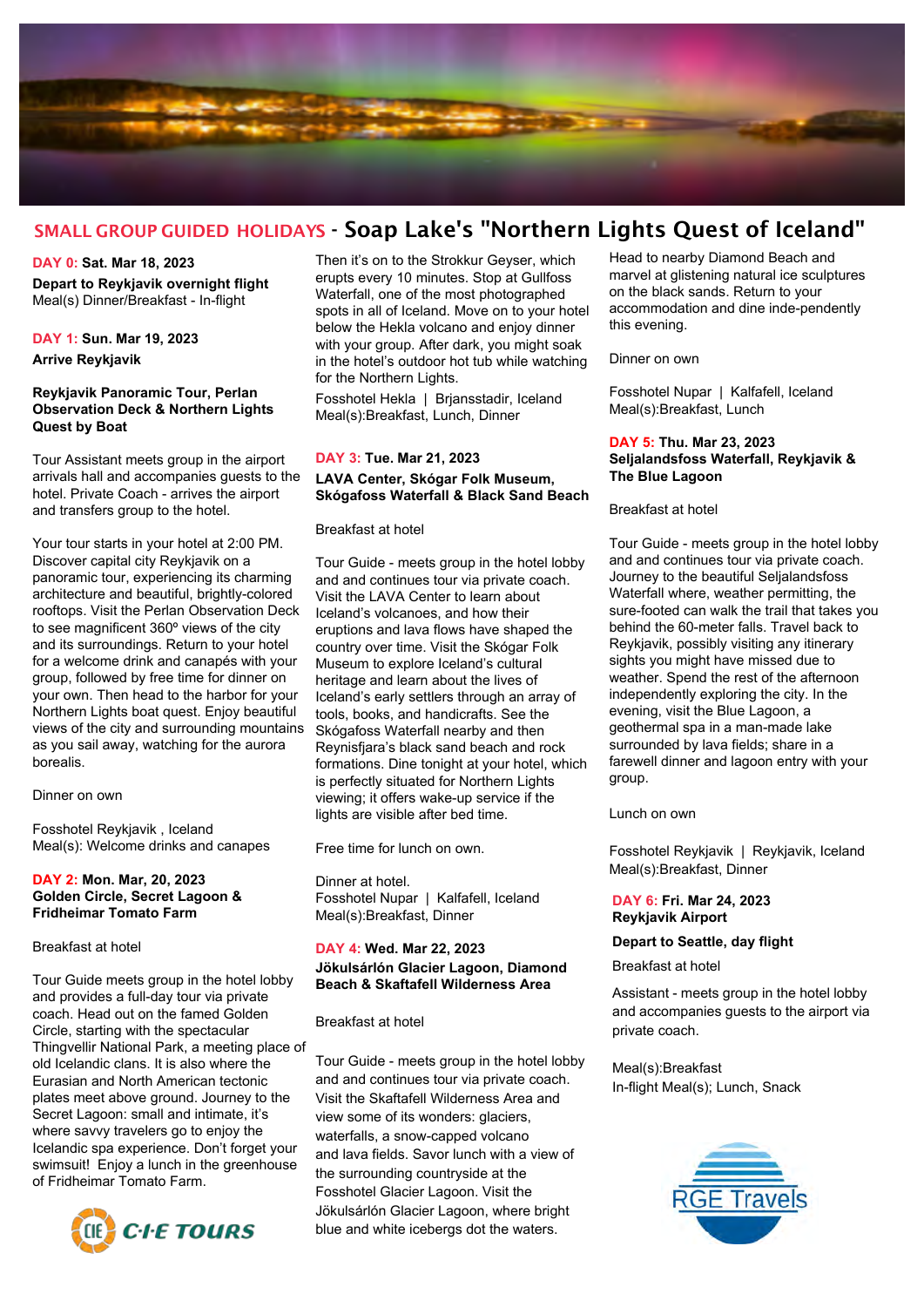# ADDITIONAL INCLUDED TOUR INFORMATION



Diamond Beach is also known as Breiðamerkursandur in Icelandic. This iconic attraction takes its name from the glittering icebergs scattered across its shore like a field of diamonds. These stunning icebergs were once part of the Breiðamerkurjökull glacier. After breaking away, the blocks of ice floated lazily around Jökulsárlón Glacier Lagoon before ending up on Diamond Beach. Wander amongst diamond-like icebergs of dazzling blues and whites and varying sizes. As you explore this stunning black sand beach, you'll discover plenty of perfect photo opportunities and fall in love with Iceland's natural beauty.



Friðheimar in Iceland – a thriving family business growing tons of tomatoes using eco-friendly methods.Growing tomatoes requires plenty of warmth and plenty of light. With this in mind, Iceland doesn't seem like the ideal place to start a tomato farm. In winter, average Icelandic temperatures can struggle to get much above freezing. And in the depths of December there are only four or five hours of daylight each day. But despite these challenges, the folks at award-winning Friðheimar Tomato Farm – in Reykholt in the Golden Circle region – have managed to create the perfect growing conditions for tomatoes. By using state of the art technology, and harnessing sustainable energy to provide warmth and light, the farm produces around 370 tons of the juicy red fruits each year.



The Blue Lagoon, run by a company called Blue Lagoon Iceland, is a spa and human-made geothermal pool located about 45 minutes from Reykjavik in the Reykjanes UNESCO Global Geopark. A mosscovered lava field surrounds the azure lagoon, taking visitors into the heart of an otherworldly landscape. It's most famous for its steamy mineral-rich water and soft white silica mud, both of which have healing effects on the skin. Locals and visitors have long enjoyed the benefits of bathing in the Blue Lagoon and spreading silica mud on their skin, and scientists have even studied its curative powers. For example, according to this study published in Experimental Dermatology, the lagoon's silica and algae demonstrated the capacity to improve skin function and prevent premature aging. It's no wonder some refer to the Blue Lagoon as the true fountain of youth.



# Jökulsárlón Glacier Lagoon

Jökulsárlón literally means glacial river lagoon and that is what Jokulsarlo glacier lagoon is, a large glacial lake in southeast Iceland on the edge of Vatnajökull National Park. It developed into a lake when the surrounding glaciers started receding into the Atlantic Ocean. Huge blocks of ice break off the glacier and float on the lagoon. Jokulsarlon glacier lagoon is a stunning sight, blue/green water full of blue, white and turquoise icebergs streaked with black volcanic ash. The icebergs are composed of ice that is over a thousand years old and forms into unique and wonderful shapes. It's an Iceland glacier lagoon that looks different every time you visit and is teaming with fish and wildlife in the summer and winter months. The lake has quadrupled in size since 1970 and is now the deepest lake in Iceland.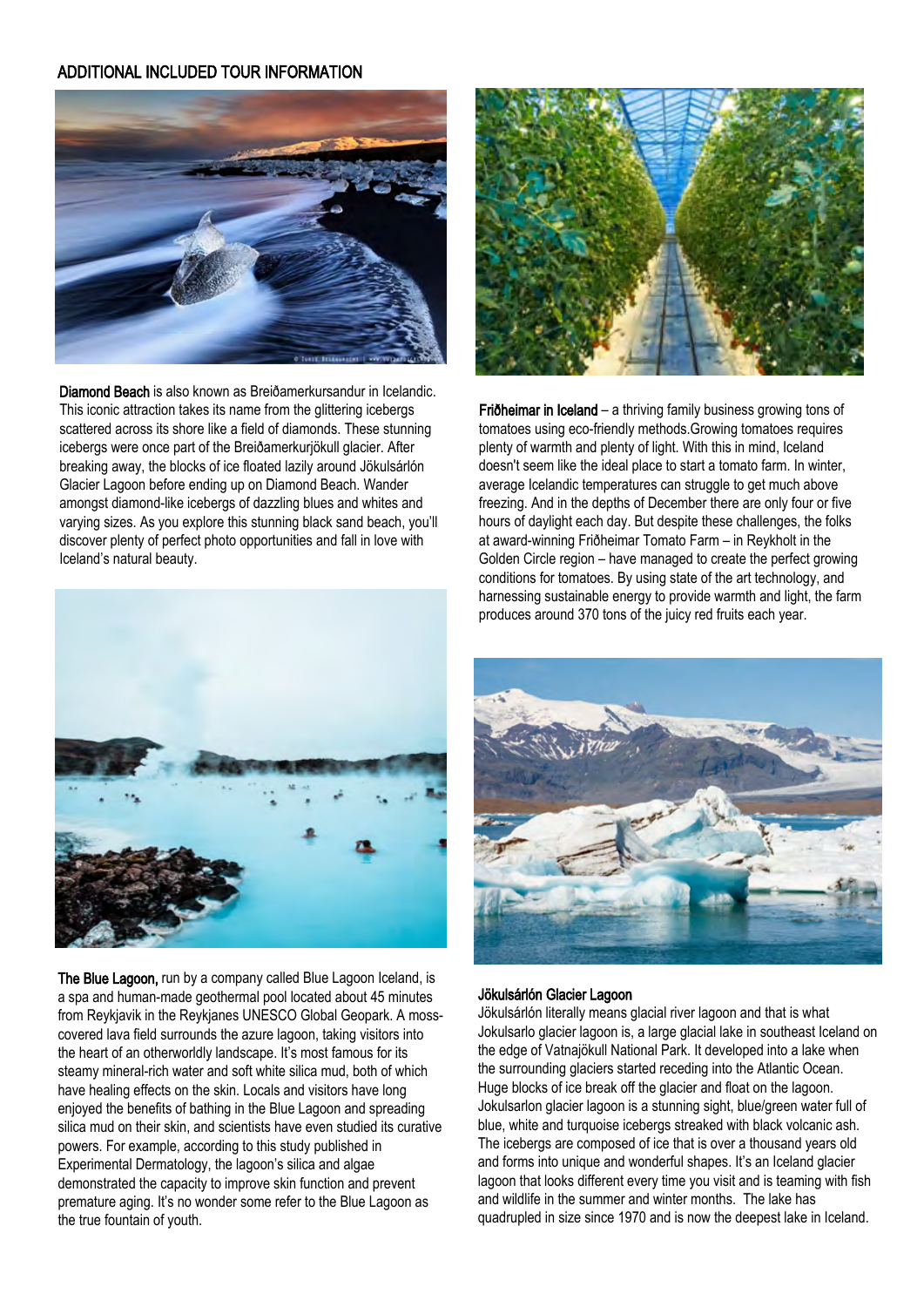

The LAVA Centre sits between five of Iceland's greatest volcanoes. The main exhibition, designed by Basalt Architects and Gagarín, reveals the epic forces of nature that shape our planet and created Iceland. Visitors get a crash course in volcanology while experiencing the extreme forces associated with volcanic eruptions and earthquakes. Iceland has some of the most active volcanic systems in the world with eruptions every two to three years. The land is shaped by these epic forces with everchanging landscapes wherever you go. The challenge was to give people an in-depth understanding of the geological powers that can be found in the different volcanic systems in Iceland, let visitors feel the underlying activity and teach them

how to read the landscape on their travel around the island. Designed by Basalt Architects and Gagarín, every installation was based on the best scientific knowledge available from both recorded data and live data from leading geological institutions and universities in Iceland. Visitors experience earthquakes created by real seismic data and even hear the movement of magma within Eyjafjallajökull Central Volcano.



# Northern Lights Quest by Boat

The Northern Lights, also known as aurora borealis, are caused by interactions between solar wind and gas molecules very high up in our atmosphere. Our sun, 150 million km (93 million mi) away, is constantly emitting solar wind which is made up of charged particles such as protons, electrons, and alpha particles. Solar wind is sent out in all directions, and some of it makes its way towards the Earth, arriving here around 40 hours later on average. The charged particles then collide with molecules of oxygen and nitrogen in the ionosphere, causing the gases to become excited and begin to glow. The light the gases emit are the Northern Lights!



Skogafoss is a waterfall in the south of Iceland at the cliffs of the former coastline. After the coastline had receded seaward (it is now at a distance of about 5 kilometres (3.1 miles) from Skogar village), the former sea cliffs remained. Skogafoss is unique because the waterfall comes directly from two glaciers, Eyjafjallajokull and Myrdalsjokull. If you climb the 370 steps to the top of Skogafoss waterfall you'll be rewarded with an aweinspiring view out over south Iceland's coastline. This is also the start of the Fimmvorduhals pass, a popular hiking route. Standing at 60 meters (197 ft) tall, the heavy veil of water is impressive and walking close enough envelops visitors in a cloud of spray, sound and refracted light. Due to the amount of spray the waterfall consistently produces, a single or double rainbow is normally visible on sunny days.

# Secret Lagoon

The Secret Lagoon, known locally as Gamla Laugin, is the oldest swimming pool in Iceland. It was made in 1891 at Hverahólmi, a geothermal area near Flúðir. This village is renowned for its volcanic activity, which is used for horticulture and agriculture in the form of many greenhouses. This helps Iceland produce fresh food throughout the year. What makes it place special are the rich natural resources of warm water coming from hot springs. Vaðmálahver, Básahver, or Litli Geysir (active geyser which spouts every few minutes, showing off for the guests), provide 100% of the water supply in the lagoon. The pool water flows continuously, and it takes only 24 hours to its complete replacement. Warm, clean, rich in sulfur, stays at 38-40 Celsius all year round. Relaxing and healthy in any weather.

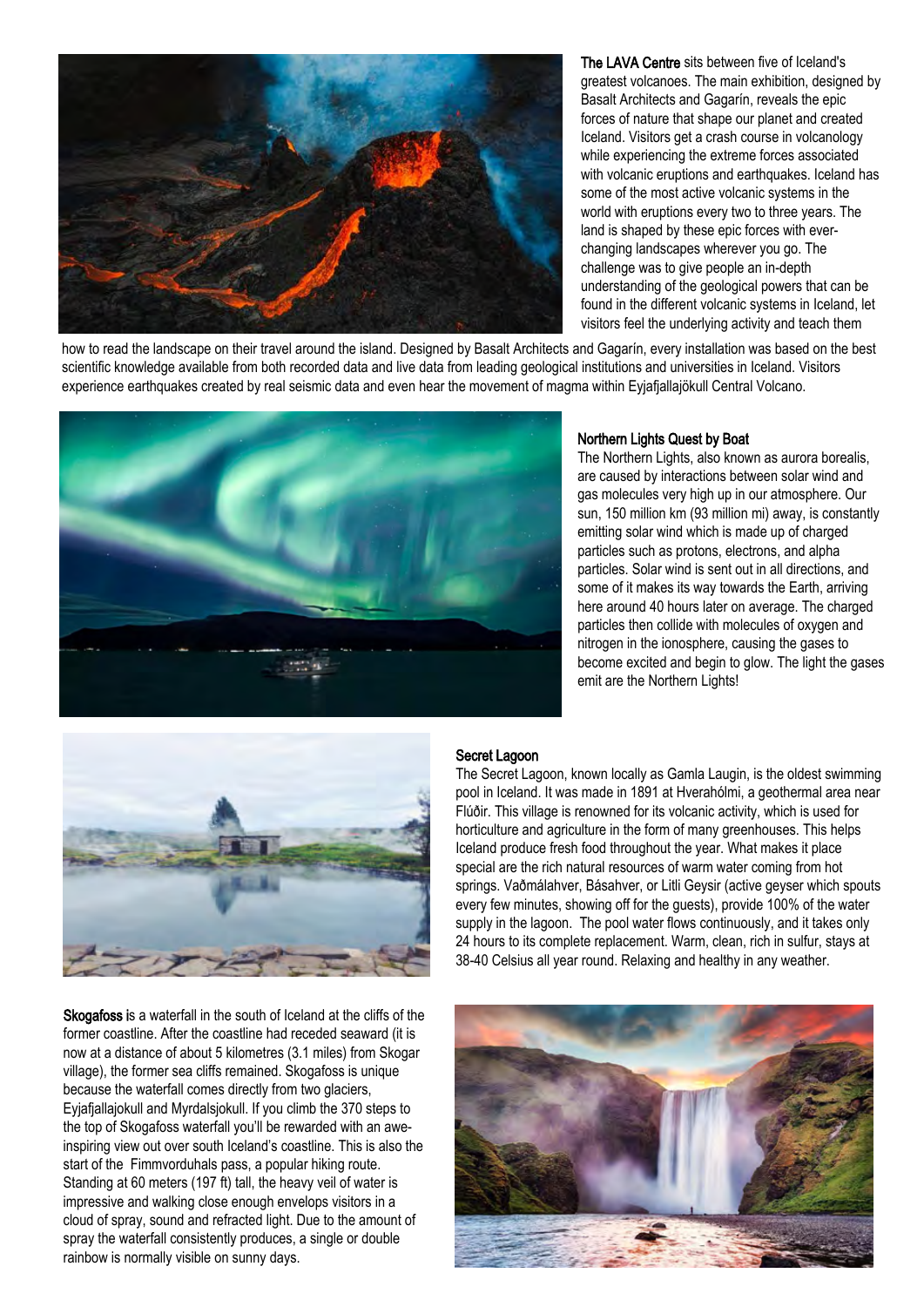

# Strokkur Geyser

is one of the most persistent geysers in the world and lies in the Haukadalur valley at the base of Laugarfjall hill. Geysers are a rare geological feature present in only a few locations around the world. Iceland, known for its hydrogeological activity, is lucky enough to have many examples of this beautiful natural phenomenon. The magic of a geyser is created when surface water is heated by bubbling magma that lies beneath the earth's surface. The boiling water becomes highly pressurized and is forced toward the surface through porous rock, where it erupts with magnificent results. The water below Strokkur Geyser's surface reaches around 250°F before rising to the surface and shooting skyward. Despite Iceland's long history of volcanic activity, the first known eruption of Strokkur Geyser wasn't until 1789. Older records, however, can be unreliable, and it's almost certain that Strokkur was also active in the more distant, undocumented past. A gargantuan earthquake in the 1780s is suspected of having cleared the conduits of the geyser below the surface, allowing water to flow freely and visitors to behold this naturally occurring sight more regularly. Through the nineteenth century, Strokkur Geyser erupted frequently and with magnificent force, reaching up to 196 feet high. A huge earthquake at the turn of the twentieth century once again blocked the water channels, and the geyser was dormant until humans intervened in 1963. On the scientific community's advice, the local government manually unblocked the geyser, and it's been happily erupting every five to ten minutes since.

# Thingvellir National Park

The Þingvellir area is praised as the national shrine of Iceland due to its great historical and geological significance. Iceland's first national park was established there in 1928, and the Þingvellir area has now been recognized for its outstanding universal value and listed as a UNESCO world heritage site. The name Þingvellir literally means "Assembly Plains," and the place symbolizes the history of Iceland. The Alþingi, or Iceland's parliament, was founded there as early as 930, making it the oldest operating parliament globally. The parliament continued to convene at the fields of river Öxará for 868 years or until 1798. Therefore, many significant events of Iceland's history have taken place there, and Icelanders consider it the nation's birthplace. The magical landscapes at Þingvellir are formed in the unique geographical setting of a rift valley in the divide



between the North-American and Eurasian continental plates. The lava fields at Þingvellir are torn apart by tectonic forces, leaving admirable gorges and fissures. The most impressive of them, Almannagjá, is the focal point of the national park. A hiking path leads through the enormous cleft to the "law rock" and Öxará river, enveloped by stunning walls of basalt rocks.

**[CLICK HERE FOR MORE INFORMATION](https://www.funseas.com/rgeforms) [CLICK LOGO TO BOOK](https://www.funseas.com/iceland-form)**

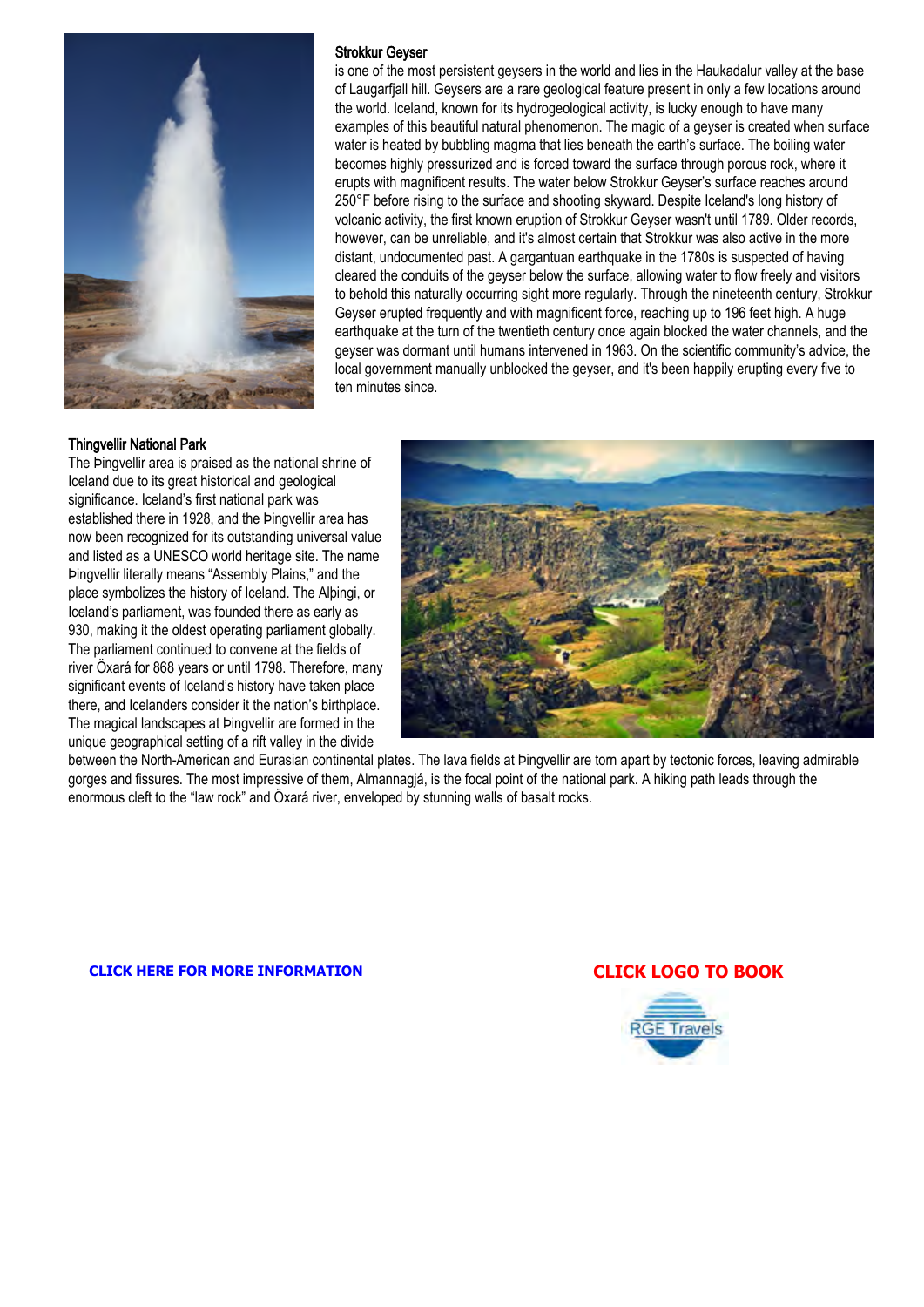



# Traveler Information

Print name (first/middle/last) EXACTLY as it appears on the Passport you will be using while traveling.

|  | State: ZIP: |  |
|--|-------------|--|
|  |             |  |
|  |             |  |

Roommate's Name (if not Traveler 2):

# **Tour Price & Payment Information**

\_ \_Air/Land Tour Double Occupancy \$4299 per person

\_\_ Air/Land Tour Single Occupancy \$5134

### Price Includes:

Airfare/Land tour as per provided itinerary. All rates quoted are in US Dollars, accommodations including breakfast as listed, all services as listed in your itinerary, luggage allowance on ground transportation is based on one standard sized suitcase and one small carry-on per person. Additional luggage must be arranged in advance, fees may apply. Skip-the-line entry where available, queuing for security may still apply, applicable taxes & fees in force at time of confirmation, changes, including per person city taxes, coach permit fees, etc., taking effect after confirmation may result in a supplement added to your final prices, airline fuel surcharge of \$430, and taxes/fees of \$200 are included but subject to change until tickets are paid and issued.

# Airport Transfers:

A group transfer will be provided as long as the group arrives and departs on the start and end dates of the tour on the same flight. One round trip group transfer per coach is included in the price quoted. If requested, additional airport transfers (group or private) can be provided at a supplementary cost.

### Not Included:

Travel insurance, laundry, phone calls, items of a personal nature, beverages, meals and sightseeing not detailed on the itinerary, gratuities to the local city guides, excess baggage and portage, optional experiences, transfers not stated within tour, Visa, passport, and entry/exit fees, any airline imposed baggage fees, please check website for details, airline seat assignment policies vary and may not be granted or may require an additional fee

Non-refundable deposit due at time of reservation:

# \$500.00 per person

Final payment due date January 26, 2023 Europe Express may request additional deposit prior to final payment subject to tour requirements.

# **RESERVATION & TRAVELER INFORMATION FORM**

CIE Tours - Custom Soap Lake Chamber Commerce Northern Lights Quest of Iceland March 19 - 24, 2023 - 6 Days

| <b>Security Information</b><br>To make your vacation as enjoyable as possible and to assist us in<br>preparing official documentation, please provide the following: |  |  |  |  |
|----------------------------------------------------------------------------------------------------------------------------------------------------------------------|--|--|--|--|
| Traveler 1: _____ Male _______ Female                                                                                                                                |  |  |  |  |
|                                                                                                                                                                      |  |  |  |  |
| If air is included: Add Redress #, if available: _______________________________                                                                                     |  |  |  |  |
| Passport Number: ______________________Citizenship: ______________                                                                                                   |  |  |  |  |
|                                                                                                                                                                      |  |  |  |  |
|                                                                                                                                                                      |  |  |  |  |
| Traveler 2: _____ Male _______ Female                                                                                                                                |  |  |  |  |
| Date of Birth (MM/DD/YYYY): \_______/ \_______/                                                                                                                      |  |  |  |  |
| If air is included: Add Redress #, if available: _______________________________                                                                                     |  |  |  |  |
| If traveling internationally:                                                                                                                                        |  |  |  |  |
| Passport Number: _____________________Citizenship: ____________                                                                                                      |  |  |  |  |
|                                                                                                                                                                      |  |  |  |  |
| Passport Passport information not required for US domestic travel.                                                                                                   |  |  |  |  |
|                                                                                                                                                                      |  |  |  |  |

Passports and VISAS

All guests must have a valid passport with at least 6 months validity from return date. It is the responsibility of each guest to ensure any applicable visas for all countries visited have been obtained prior to departure. Failure to obtain correct documentation will mean the guest will be unable to participate in particular shore excursions and may be denied boarding and/or entry into certain countries. Meeting necessary passport and visa entry requirements and costs is the sole responsibility of guests.

# **[CLICK LOGO T0 BOOK](https://www.funseas.com/iceland-form)**



Total Amount of Deposit to be Paid: